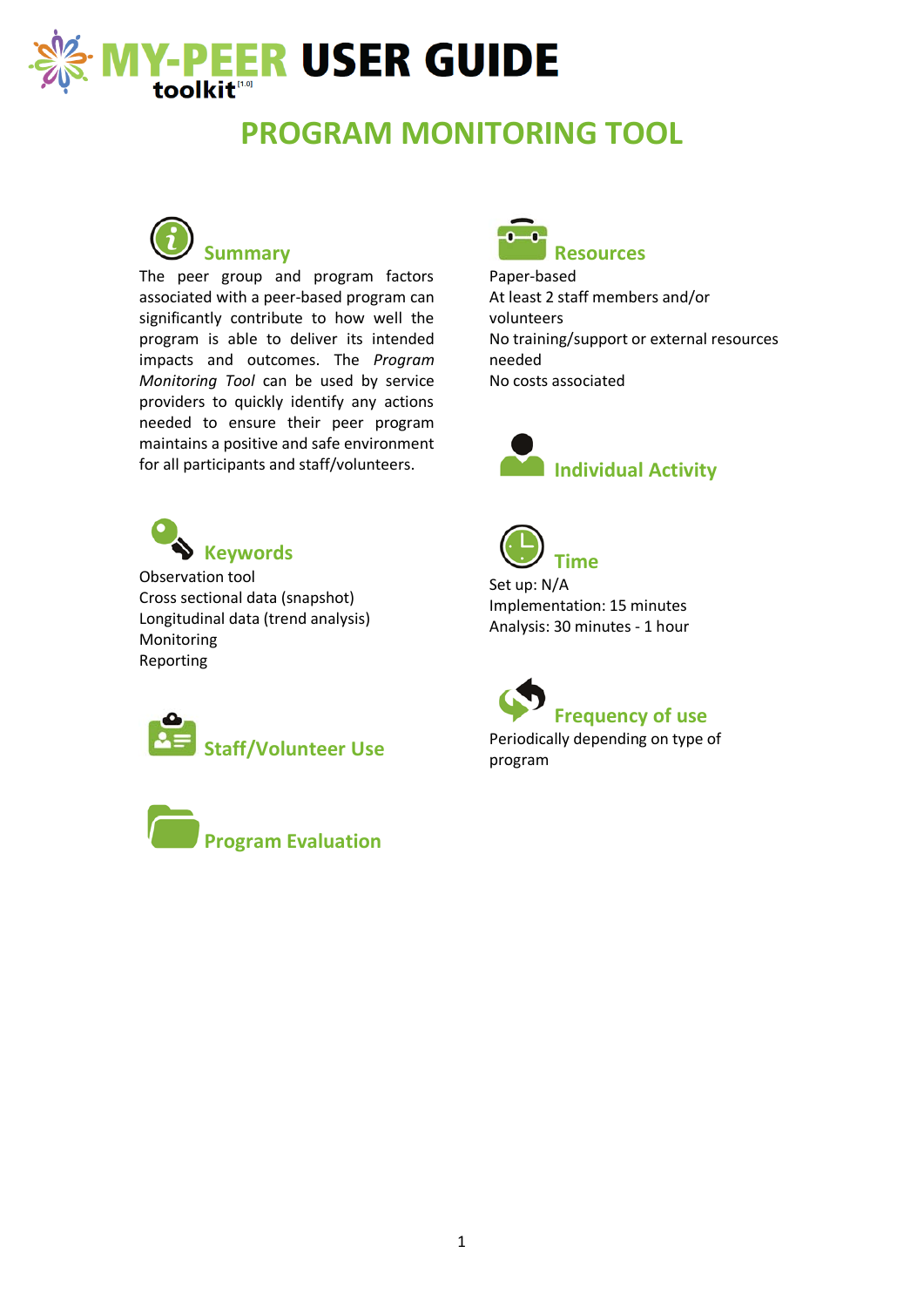



### **How to Use This Tool**

For monitoring purposes, it is recommended that the *Program Monitoring Tool* is completed at regular intervals during program implementation, e.g. monthly, at the end of each semester or at the end of a program session. The tool contains 25 indicator items divided into 4 areas:

| <b>General factors (5 items)</b>  | Program attendance, withdrawals,<br>satisfaction, reach, transition                                                                                                                        |
|-----------------------------------|--------------------------------------------------------------------------------------------------------------------------------------------------------------------------------------------|
| Peer Group factors (12 items)     | Peer support, group cohesion, youth<br>engagement, teamwork, positive peer<br>influences, group rules/norms, positive<br>conflict resolution, skills development, range<br>of perspectives |
| <b>Program factors (5 items)</b>  | Staff capabilities, referrals, role modeling,<br>stress levels                                                                                                                             |
| <b>External factors (3 items)</b> | Help-seeking, access to support, dependency<br>on program                                                                                                                                  |

Complete the tool as follows:

- 1. Rate each of the key indicators (**1, 2, 3, 4** or **5**) where 1 indicates very low frequency (or not very often) and 5 indicates very high frequency (or all the time). Your rating could be based on your observations, service usage data or other data that may be available. If an item is not relevant for your program, leave the rating blank and write 'Not applicable' in Notes section.
- 2. Decide if any **Action** is needed (Y = yes, N = No)
- 3. Complete **Notes** section e.g. recommended actions, why no action is recommended



The *Program Monitoring Tool* can be used as a troubleshooting guide to identify program areas which may require action.

The *Program Monitoring Tool* is also useful to monitor the effects of changes to program implementation and e.g. to monitor if service improvements have resulted in positive or negative changes.

The *Program Monitoring Tool* may also be useful to monitor the quality of program implementation since it includes items in each of the major components considered important for implementing high quality peer-based programs for young people.



The *Program Monitoring Tool* provides data from the perspective of staff or volunteer observers. To increase the reliability of the tool further, data should also be collected from participants periodically and the data compared to identify consistencies and inconsistencies. Evaluation strategies and tools which could be used to collect data from participants are: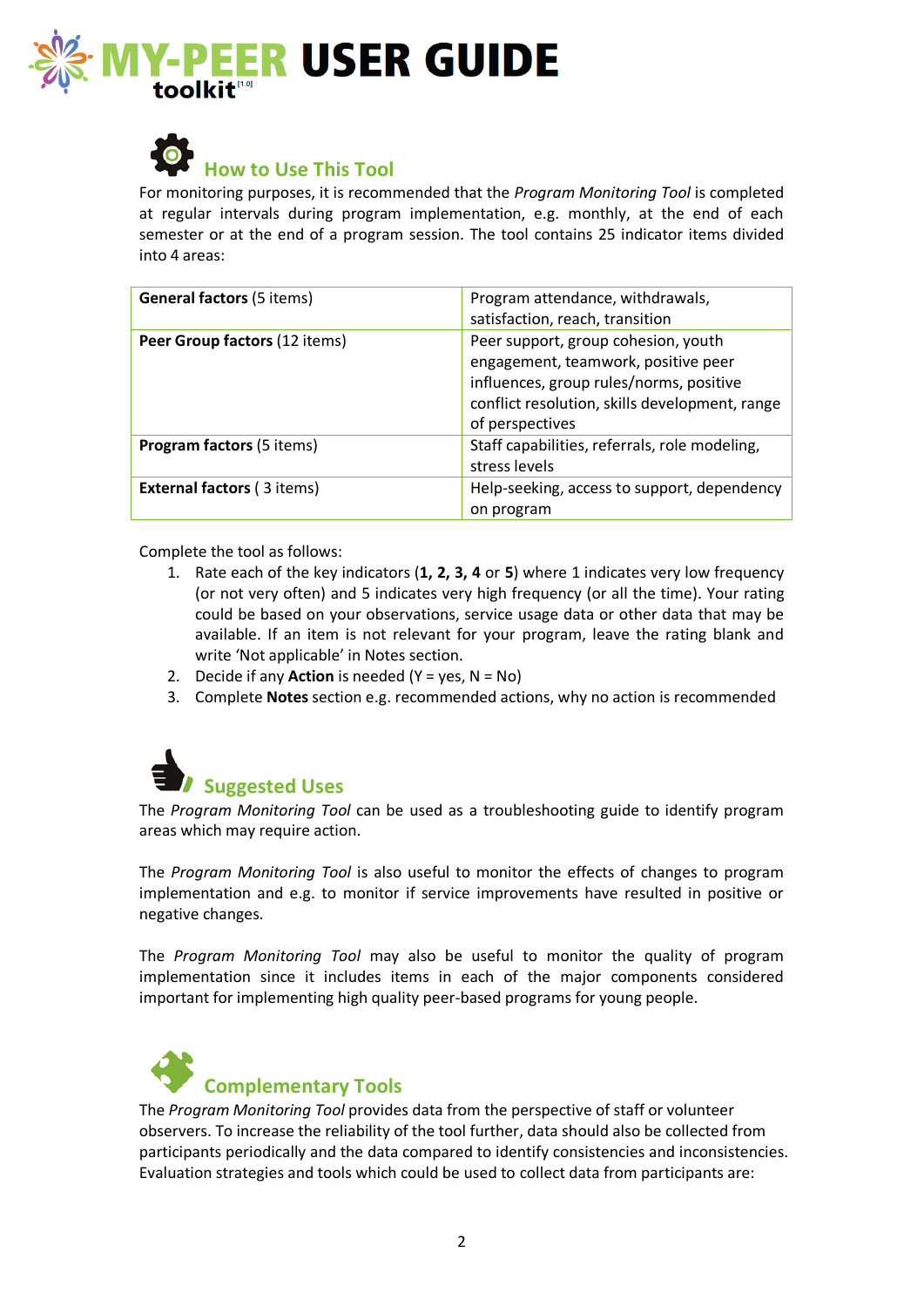

- *Safe Space Monitoring Tool*
- *Camp Evaluation Questionnaire*
- *Short Term Impacts Tool*
- *Long Term Outcomes Tool*
- *Group Discussion Guide*



#### **Implementation Tips**

- If possible, **all** program facilitators should complete the tool so that the results can be compared and discussed and any actions that are required can be agreed. This discussion can take place as part of a scheduled staff meeting or during a program debrief session.
- Programs in online settings should use the *Program Monitoring Tool (Online Settings)* version of this tool.
- The *Evaluation framework for peer-based youth programs* provides further information on each of the indicators included in the *Program Monitoring Tool.*
- In order to rate some of the items, some previous evaluation data may need to be collected e.g. General Indicators Item 3: Participants report being satisfied with the program may be determined by implementing a participant satisfaction questionnaire.



[Program Monitoring Tool](http://www.mypeer.org.au/program-evaluation-tools/program-monitoring-tool-online-settings) Program Monitoring [Tool \(Online Settings\)](http://www.mypeer.org.au/program-evaluation-tools/program-monitoring-tool-online-settings) [Evaluation Framework for Peer-Based Youth Programs](http://www.mypeer.org.au/planning-tools/evaluation-framework) [Group Discussion Guide](http://www.mypeer.org.au/guides/group-discussion-guide) [Safe Space Monitoring Tool](http://www.mypeer.org.au/program-evaluation-tools/safe-space-monitoring-tools-guidelines) [Camp Evaluation Questionnaire](http://www.mypeer.org.au/program-evaluation-tools/camp-evaluation-questionnaire) [Short Term Impacts Tool](http://www.mypeer.org.au/participant-evaluation-tools/short-term-impacts-tool) [Long Term Outcomes Tool](http://www.mypeer.org.au/participant-evaluation-tools/long-term-outcomes-tool)



The My-Peer Toolkit [1.0] was developed b[y Western Australian Centre for Health Promotion](http://wachpr.curtin.edu.au/)  [Research](http://wachpr.curtin.edu.au/) and is licensed under a [Creative Commons Attribution-Noncommercial-No](http://creativecommons.org/licenses/by-nc-nd/2.5/au/)  [Derivative Works 2.5 Australia License.](http://creativecommons.org/licenses/by-nc-nd/2.5/au/) It can be accessed at [www.mypeer.org.au.](http://www.mypeer.org.au/)





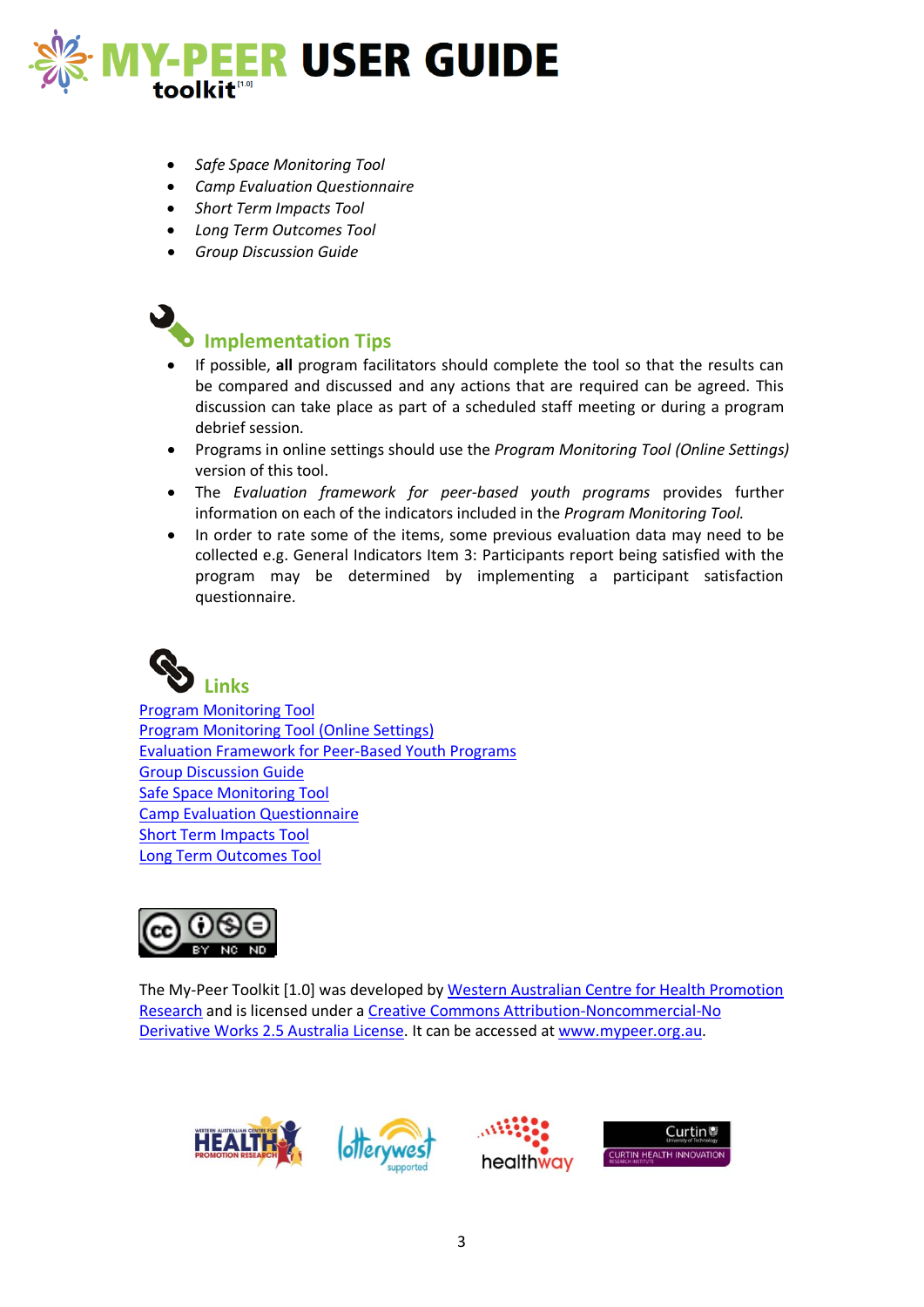

## **PROGRAM MONITORING TOOL**

| <b>COMPLETED BY:</b>   |                                                                  | DATE:                  |                       |              |
|------------------------|------------------------------------------------------------------|------------------------|-----------------------|--------------|
| <b>KEY INDICATORS</b>  |                                                                  | <b>RATING</b><br>12345 | <b>ACTION?</b><br>Y/N | <b>NOTES</b> |
| <b>General factors</b> |                                                                  |                        |                       |              |
|                        | 1. Target attendance levels reached                              |                        |                       |              |
|                        | Participant withdrawals from program                             |                        |                       |              |
| 3.                     | Participants report being satisfied with the program             |                        |                       |              |
| 4.                     | Program is accessed by diverse groups within target population   |                        |                       |              |
|                        | 5. Young people transition through program at appropriate times  |                        |                       |              |
| Peer group factors     |                                                                  |                        |                       |              |
| 1.                     | Peer support observed amongst program participants               |                        |                       |              |
| 2.                     | Group is inclusive of all participants during program activities |                        |                       |              |
| 3.                     | Youth engagement in program activities                           |                        |                       |              |
| 4.                     | Frequent interactions between peers                              |                        |                       |              |
| 5.                     | Effective teamwork during group activities                       |                        |                       |              |
| 6.                     | Positive and constructive dialogue between participants          |                        |                       |              |
| 7.                     | Participants are exposed to a wide range of views/perspectives   |                        |                       |              |
| 8.                     | Tensions and conflict within group are resolved positively       |                        |                       |              |
| 9.                     | Group rules/norms are observed by program participants           |                        |                       |              |
|                        | 10. Staff mediation required to maintain group rules/norms       |                        |                       |              |
|                        | 11. Negative peer influences within group                        |                        |                       |              |
|                        | 12. Participants have improved confidence + communication skills |                        |                       |              |